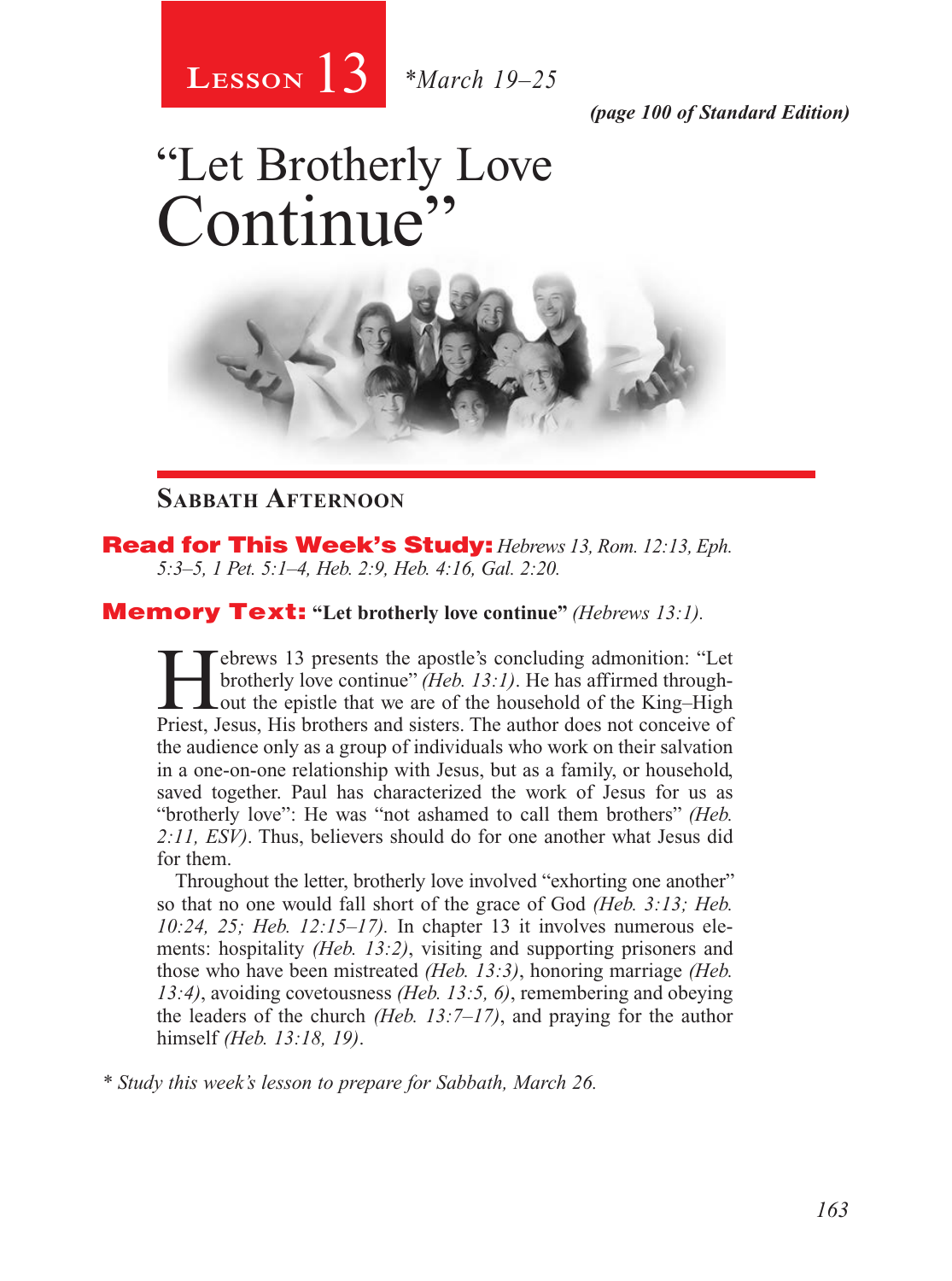## **Caring for God's People**

Read **Hebrews 13:1, 2; Romans 12:13; 1 Timothy 3:2; Titus 1:8; and 1 Peter 4:9. What was the role of hospitality in the early church?**

Christianity was a wandering movement that often depended on the hospitality of both Christians and non-Christians. The instruction to "not forget" to show hospitality probably does not simply refer to the failure to think about taking someone in but about willful neglect.

\_\_\_\_\_\_\_\_\_\_\_\_\_\_\_\_\_\_\_\_\_\_\_\_\_\_\_\_\_\_\_\_\_\_\_\_\_\_\_\_\_\_\_\_\_\_\_\_\_\_\_\_

\_\_\_\_\_\_\_\_\_\_\_\_\_\_\_\_\_\_\_\_\_\_\_\_\_\_\_\_\_\_\_\_\_\_\_\_\_\_\_\_\_\_\_\_\_\_\_\_\_\_\_\_

Paul does not have in mind hospitality only for fellow believers. He reminds his readers that by entertaining strangers some have unwittingly entertained angels *(Heb. 13:2)*. He probably had in mind the visit of the three men to Abraham and Sarah *(Gen. 18:2–15).* Offering hospitality implies sharing possessions with other people and suffering with them, which is what Jesus did for us *(Heb. 2:10–18).*

Brotherly love toward those in prison implied not only that believers remembered prisoners in their prayers but also that believers provided relief through material and emotional support. There was a risk of willful neglect of prisoners. Those who provided material and emotional support to those condemned by society identified themselves with them. In some sense, they became "partners" with them and made themselves vulnerable to social abuse *(Heb. 10:32–34)*.

Paul's exhortation uses images and language to encourage the readers in regard to prisoners. First, the author evokes the readers' own support for their incarcerated brethren in the past. They had become "companions" or "partners" to those who had been "publicly exposed to reproach and affliction" *(Heb. 10:33, ESV).* Second, the language of "mistreatment" echoes the example of Moses, who chose "rather to be mistreated with the people of God than to enjoy the fleeting pleasures of sin" *(Heb. 11:25, ESV).* Finally, Paul captures the ideal of brotherly love. He reminds the readers that they "also are in the body" *(Heb. 13:3, ESV)*. They share the same human condition and should treat others as they would like to be treated if they were in the same circumstances; that is, in prison. The people should, then, provide material and emotional support to prisoners, showing them that they are not abandoned.

**What more can we do for those who are in prison, whether church members or not?**

\_\_\_\_\_\_\_\_\_\_\_\_\_\_\_\_\_\_\_\_\_\_\_\_\_\_\_\_\_\_\_\_\_\_\_\_\_\_\_\_\_\_\_\_\_\_\_\_\_\_\_\_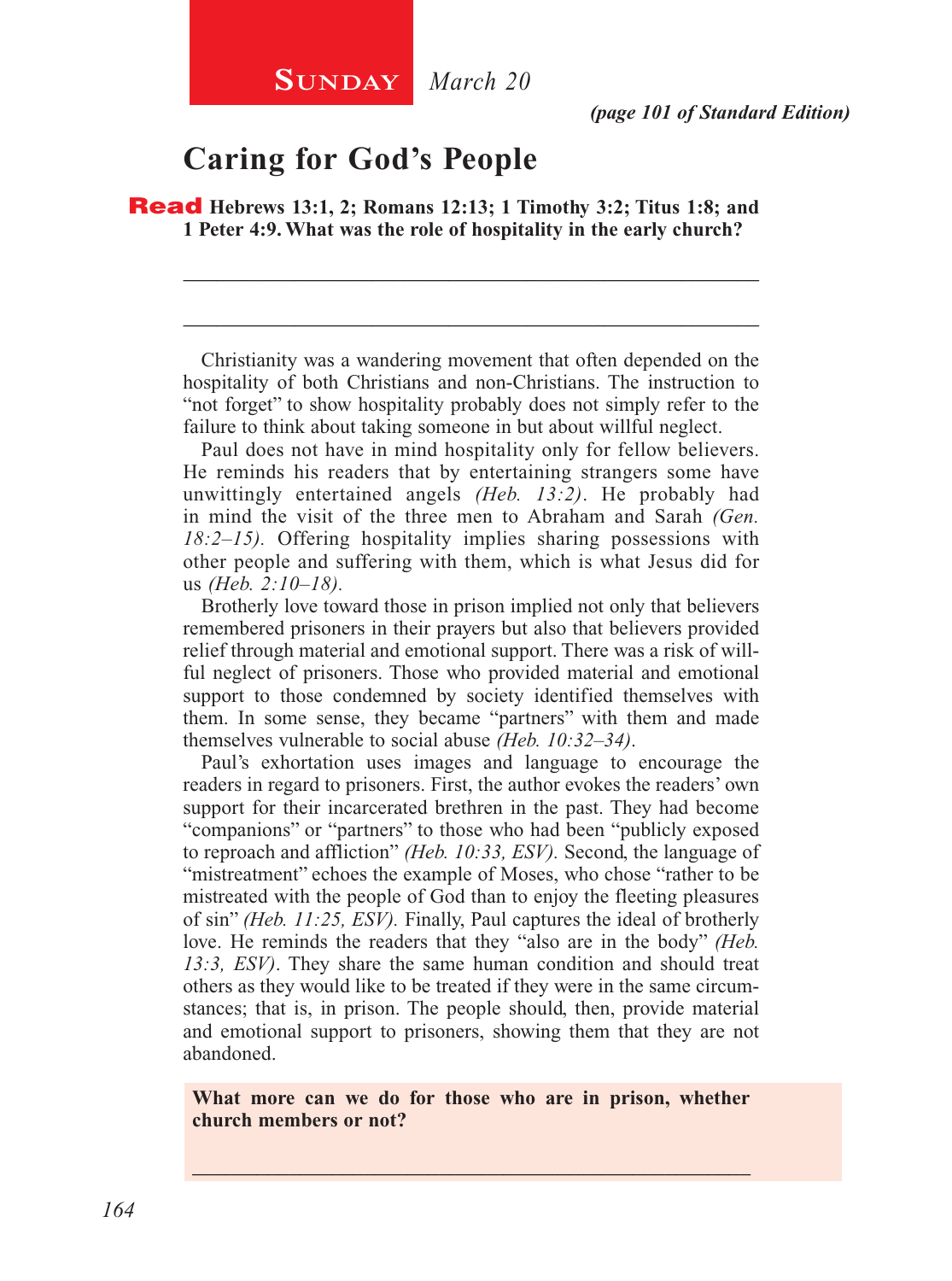## **Covetousness and Sexual Immorality**

Read **Hebrews 13:4, 5; Luke 16:10–18; 1 Corinthians 5:1; Ephesians 5:3–5; and Colossians 3:5. What two evils are related in these passages?**

Paul warns the readers against sexual immorality and greed because they are two grave threats to brotherly love. In fact, New Testament authors and ancient moralists noted a connection between them.

\_\_\_\_\_\_\_\_\_\_\_\_\_\_\_\_\_\_\_\_\_\_\_\_\_\_\_\_\_\_\_\_\_\_\_\_\_\_\_\_\_\_\_\_\_\_\_\_\_\_\_\_

\_\_\_\_\_\_\_\_\_\_\_\_\_\_\_\_\_\_\_\_\_\_\_\_\_\_\_\_\_\_\_\_\_\_\_\_\_\_\_\_\_\_\_\_\_\_\_\_\_\_\_\_

Paul's call to honor marriage implied the avoidance of anything that would belittle it. This avoidance included abstaining both from violation of the marriage oath and from unwarranted divorces *(compare with Matt. 19:9)*. The exhortation to keep the marriage bed undefiled refers to avoiding the profanation of marriage through sexual relationships outside of marriage. The expression "fornicators" refers in the New Testament to every form of sexual immorality *(1 Cor. 5:9–11; 1 Cor. 6:9, 10; Eph. 5:5; 1 Tim. 1:9, 10; Rev. 21:8; Rev. 22:15).* In addition, Greco-Roman society was lax in regard to sexual ethics. A double standard was common: this allowed men license in their sexual relationships as long as they were discreet. Paul warns, however, that God will judge adulterers. Believers should not let social conventions establish their own ethical standards.

"Love of money" was one of the main categories of vices in the Greco-Roman world. In fact, in another letter. Paul referred to "love of money" as the source of all evils *(1 Tim. 6:10)*.

The defense against this vice is an attitude that Paul encourages in several epistles. First, they should "be content" with the things they had *(also 2 Cor. 9:8; Phil. 4:11, 12)*. Furthermore, Christians should believe and embrace God's promise that God would "never leave . . . nor forsake" them *(Heb. 13:5).* This promise was given in several places and moments to His people and is available to us today *(Gen. 28:15; Deut. 31:6, 8; Josh. 1:5; 1 Chron. 28:20).* Believers, then, are invited to respond to God's promise with the words of Psalm 118:6: "The Lord is on my side; I will not fear. What can man do to me?" *(ESV).* This reference to Psalm 118 is appropriate because the psalmist expressed there his confidence in God, despite the suffering inflicted upon him by unbelievers.

**What are the ways that contemporary society undermines sexual purity and, at the same time, feeds the human love of money? In what practical ways can we strengthen our defenses against these two dangerous vices?**

\_\_\_\_\_\_\_\_\_\_\_\_\_\_\_\_\_\_\_\_\_\_\_\_\_\_\_\_\_\_\_\_\_\_\_\_\_\_\_\_\_\_\_\_\_\_\_\_\_\_\_\_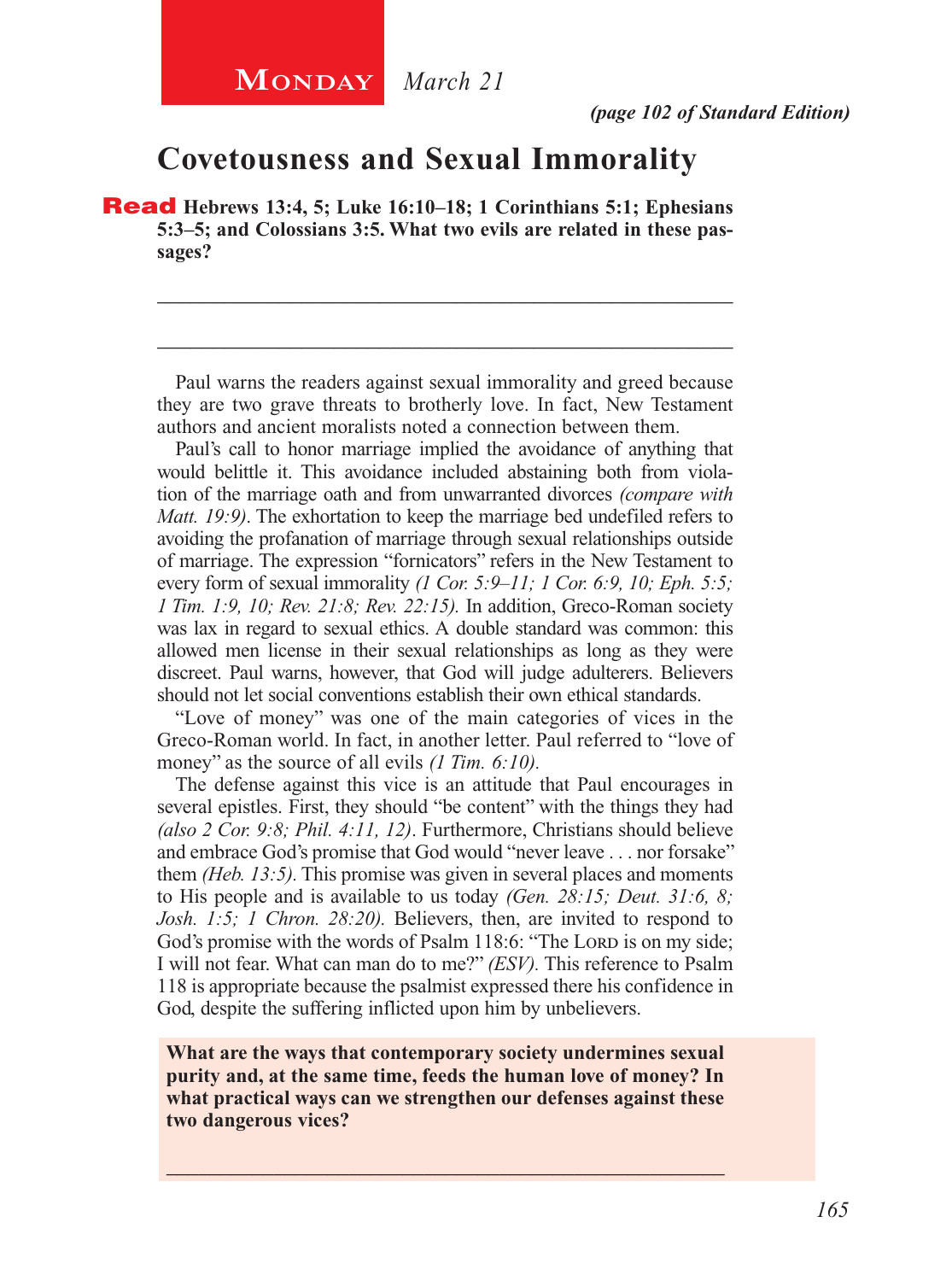## **Remember Your Leaders**

Read **Hebrews 13:7–17. What should be our relationship with our leaders?**

Hebrews 13:7–17 contains an exhortation to respect and obey the leaders of the congregation. It begins with an invitation to "remember" those leaders of the past who spoke the Word of God to them, and it closes with a call to "obey" the leaders in the present *(Heb. 13:17)*. The leaders of the past are most likely those who first preached the Word and founded the congregation. The call to "remember" them does not simply refer to a mental exercise of recollection or to an external tribute honoring them. Paul explains that they are to "remember" them by considering the outcome of their conduct and by imitating their faith.

\_\_\_\_\_\_\_\_\_\_\_\_\_\_\_\_\_\_\_\_\_\_\_\_\_\_\_\_\_\_\_\_\_\_\_\_\_\_\_\_\_\_\_\_\_\_\_\_\_\_\_\_

\_\_\_\_\_\_\_\_\_\_\_\_\_\_\_\_\_\_\_\_\_\_\_\_\_\_\_\_\_\_\_\_\_\_\_\_\_\_\_\_\_\_\_\_\_\_\_\_\_\_\_\_

For Paul, the greatest act of remembrance and praise is emulation. In this way, Paul has added the founding leaders of the congregation to the list of faithful heroes whom believers should carefully consider. This list includes the heroes of faith of Hebrews 11, and Jesus, the consummate Example of faith, in Hebrews 12. The author further notes that Jesus is "the same yesterday and today and forever" *(Heb. 13:8, ESV)*. He stands in stark contrast to false teachers who change with time and whose teachings become "various" and "strange" *(Heb. 13:9, NKJV).*

The call to remember the leaders in Hebrews 13:7 is restated in more forceful terms at the end of the section. Believers are exhorted to obey the leaders, because they watch out for their souls. The leaders are described here as pastors who are in charge of the spiritual wellbeing of the congregation, their flock, and who will give an account to God for their spiritual state *(see also 1 Pet. 5:1–4, 1 Cor. 3:10–15)*. Certainly, too, the idea should apply to all our church leaders, as well as at all levels of the denomination today.

The context also suggests that these leaders are undershepherds who serve under Jesus, "the great Shepherd of the sheep" *(Heb. 13:20)*. The combination of care and faithfulness from the leaders and obedience or trust from the members will result in joy. This may mean that the leaders will be able to serve the congregation with "joy," or that they will give an account of the congregation to God with joy and not with grief.

**What can you do to strengthen or improve the leader-member relationship in your congregation, as well as around the world?**

\_\_\_\_\_\_\_\_\_\_\_\_\_\_\_\_\_\_\_\_\_\_\_\_\_\_\_\_\_\_\_\_\_\_\_\_\_\_\_\_\_\_\_\_\_\_\_\_\_\_\_\_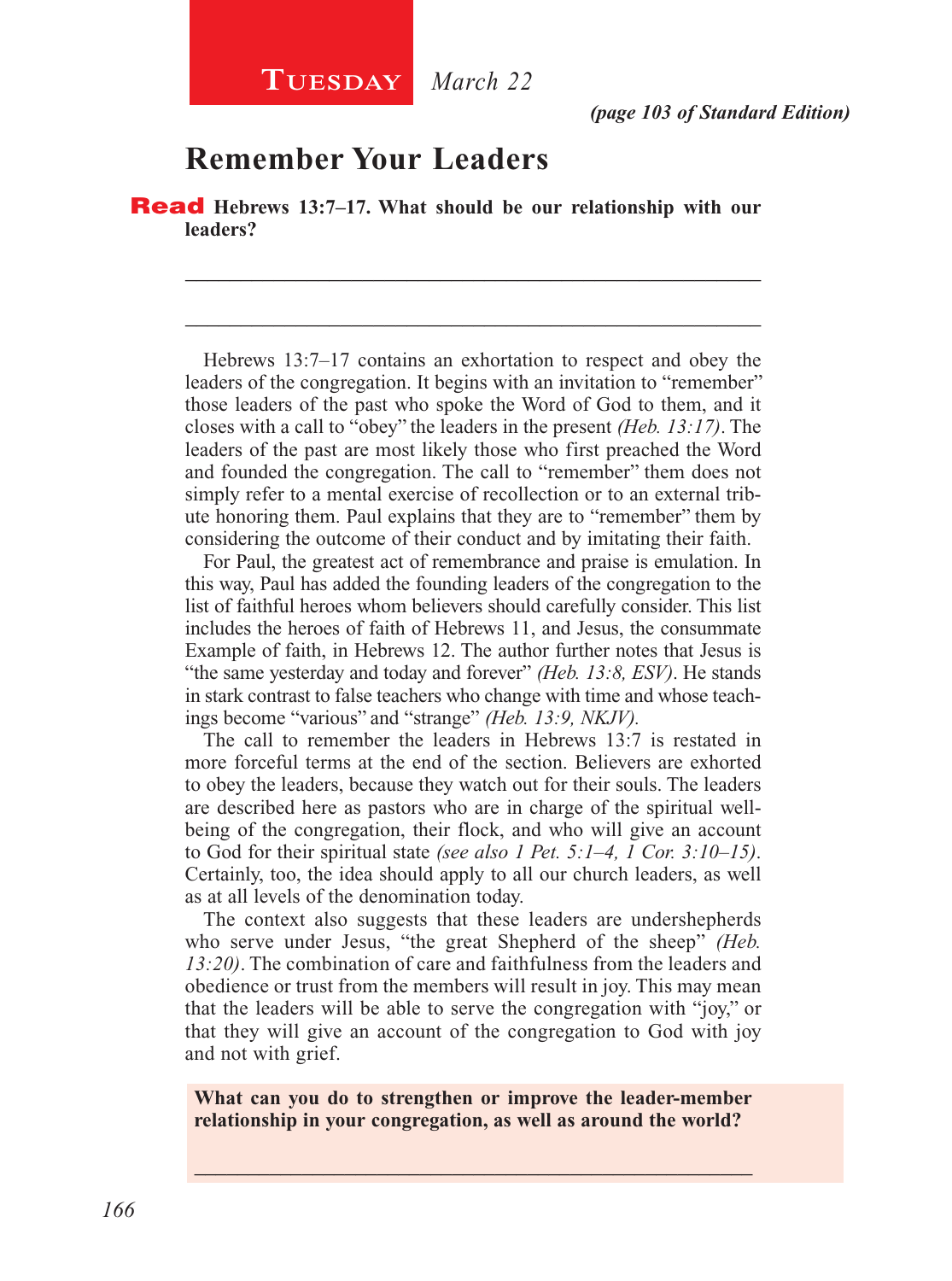## **Beware of Diverse and Strange Teachings**

Compare **Hebrews 13:9; Hebrews 2:9; Hebrews 4:16; and Hebrews 6:19, 20. Where is grace obtained? How are our hearts strengthened?**

The relationship between false teachings and foods, touched on in Hebrews 13:9, probably does not refer to the distinction between clean and unclean foods.

\_\_\_\_\_\_\_\_\_\_\_\_\_\_\_\_\_\_\_\_\_\_\_\_\_\_\_\_\_\_\_\_\_\_\_\_\_\_\_\_\_\_\_\_\_\_\_\_\_\_\_\_

\_\_\_\_\_\_\_\_\_\_\_\_\_\_\_\_\_\_\_\_\_\_\_\_\_\_\_\_\_\_\_\_\_\_\_\_\_\_\_\_\_\_\_\_\_\_\_\_\_\_\_\_

Why?

First, Paul does not seem concerned in the epistle with the distinction between clean and unclean foods. We know from Acts 15 that the early Christian church affirmed both that believers are saved by grace *(Acts 15:7–11)* and that they should continue to observe some food regulations *(Acts 15:19, 20)*. The distinction between clean and unclean foods and other biblical regulations are not opposed to grace. In fact, Paul argues that the new covenant has put the law in the heart *(Heb. 8:10–12).* What the author makes very clear, however, is that animal sacrifices and the Levitical priestly mediation in the sanctuary have been superseded by the superior sacrifice and priestly mediation of Jesus *(Heb. 8:4, 5; Heb. 10:1–18).*

Second, the context suggests that Paul is criticizing the audience not for abstaining from certain foods but for partaking of them with the hope of somehow obtaining grace or merit *(Heb. 13:9).* He is probably warning against participating in Jewish ritual or cultic meals that were celebrated as an extension of the animal sacrifices in the temple and which were supposed to provide spiritual benefits, or grace. But grace is not mediated through these meals; grace comes only through the sacrifice and priestly mediation of Jesus Christ. Believers "have an altar" *(Heb. 13:10)*, the cross of Christ, from which they can eat *(John 6:47–58)*.

In Hebrews, "grace" comes from the throne of God *(Heb. 4:16).* This grace, mediated through Christ, is an "anchor," "sure and steadfast," that is fastened to God's throne itself *(Heb. 6:19, 20; compare with Heb. 4:16).* It is this grace, which we receive through the sacrifice of Christ, that provides stability and assurance to our hearts. When the heart has been "established" in this way, it will not be "carried about" by new doctrines *(Heb. 13:9)*, nor will it "drift away" from God *(Heb. 2:1, NKJV).*

**Dwell on Christ's complete sacrifice. Why, then, is the idea of anything that we do "adding" to this sacrifice contrary to the gospel and the grace that is found in Jesus?**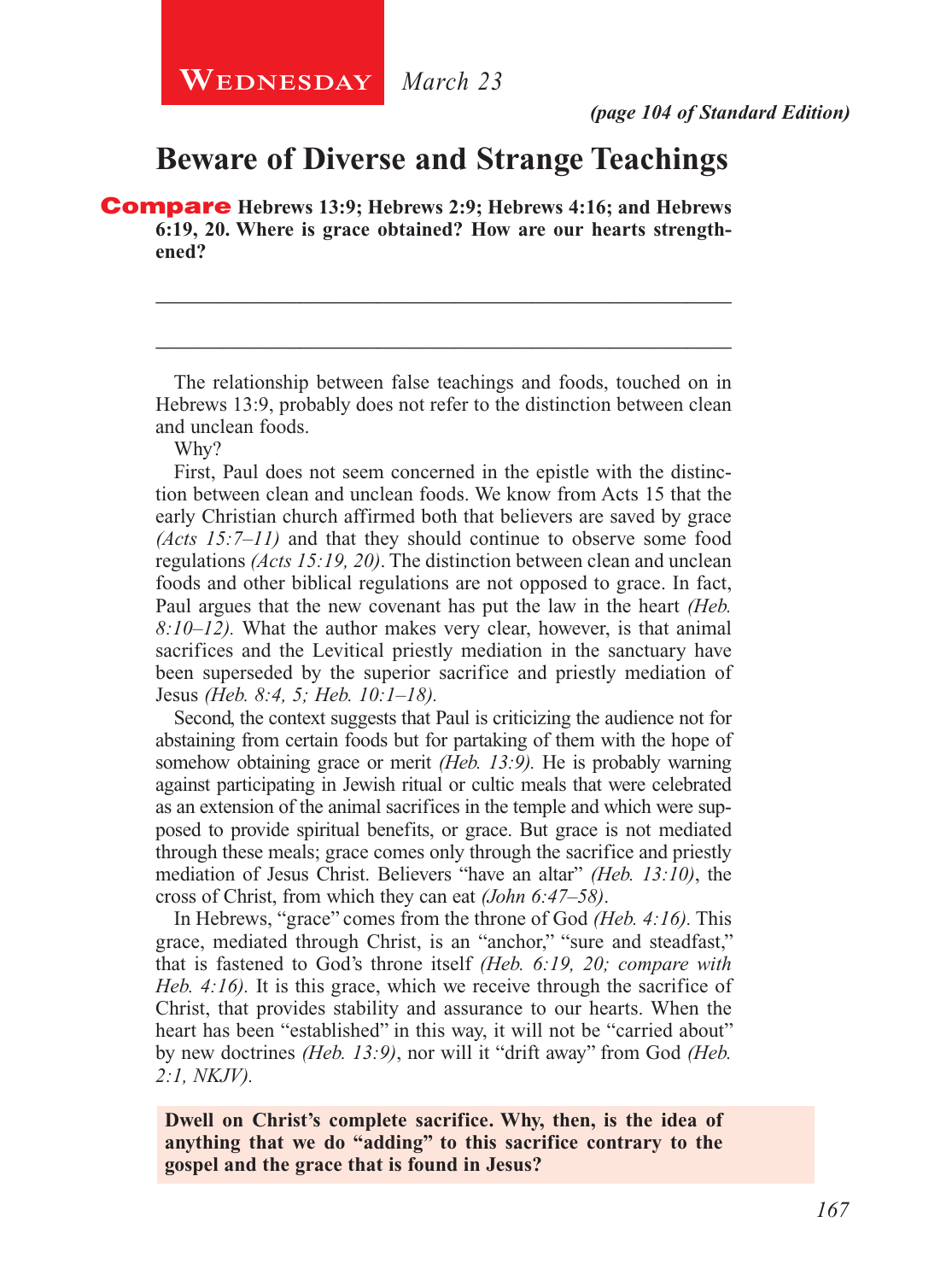## **Go to Jesus Outside the Camp**

Compare **Hebrews 13:10–14, Mark 8:34, Matthew 10:38, Luke 14:27, and Galatians 2:20. What does it mean to go to Jesus outside the camp?**

The place outside the gate was the most impure of the whole camp. The carcasses of the sacrificial animals were burned there *(Lev. 4:12)*. Lepers also were excluded from the camp *(Lev. 13:46)*, and blasphemers and other criminals were executed there *(Lev. 24:10–16, 23; 1 Kings 21:13; Acts 7:58).*  These regulations presupposed that the presence of God was within the camp. Anything that was impure was cast outside because God was unwilling to see any "unclean" or "indecent" thing in it *(Num. 5:3, Deut. 23:14)*.

\_\_\_\_\_\_\_\_\_\_\_\_\_\_\_\_\_\_\_\_\_\_\_\_\_\_\_\_\_\_\_\_\_\_\_\_\_\_\_\_\_\_\_\_\_\_\_\_\_\_\_\_

\_\_\_\_\_\_\_\_\_\_\_\_\_\_\_\_\_\_\_\_\_\_\_\_\_\_\_\_\_\_\_\_\_\_\_\_\_\_\_\_\_\_\_\_\_\_\_\_\_\_\_\_

Jesus suffered on the cross outside Jerusalem *(John 19:17–20).* This emphasizes the shame that was cast upon Him *(Heb. 12:2).* He was officially condemned as one who had "blasphemed the name" and, therefore, was repudiated by Israel and executed outside the wall *(Mark 14:63, 64; see Lev. 24:11, 16)*. Jesus was cast outside the camp as a "shameful," "unclean," or "indecent" thing *(Heb. 12:2)*. Paul, however, exhorts believers to follow Jesus outside the gate, enduring the shame that He endured *(Heb. 12:2; see Heb. 13:13).* This also was the path Moses followed, who chose to bear "the reproach of Christ" instead of the treasures of Egypt *(Heb. 11:26).*

Paradoxically, however, Hebrews suggests that God's presence is now outside the camp. The action of following Jesus outside the camp means not only "bearing His reproach," or shame, but also going "forth to Him" *(Heb. 13:13, NKJV)* just as those Israelites who "sought the Lord" went "outside the camp" in the desert when Moses removed God's tent from the camp after the golden-calf controversy *(Exod. 33:7. NKJV).* This account suggests that the rejection of Jesus by unbelievers also implied the rejection of God, as Israel did in the golden-calf apostasy *(Exodus 32, Exodus 33).* Thus, the path of suffering and shame also is the path to God.

Paul invites readers to follow Jesus as "the author and finisher" of their faith *(Heb. 12:2)*, implicitly inviting them also to consider their present sufferings a momentary discipline that will yield "the peaceable fruit of righteousness" *(Heb. 12:11).* They are leaving behind a corrupted city, or camp, in search of "the city that is to come," whose architect is God *(Heb. 13:14, ESV; Heb. 11:10, 16)*.

**What does it mean for you to follow Jesus "outside the camp"? What are those aspects of the life of faith in Jesus that may bring "reproach" or "shame" from those around you?**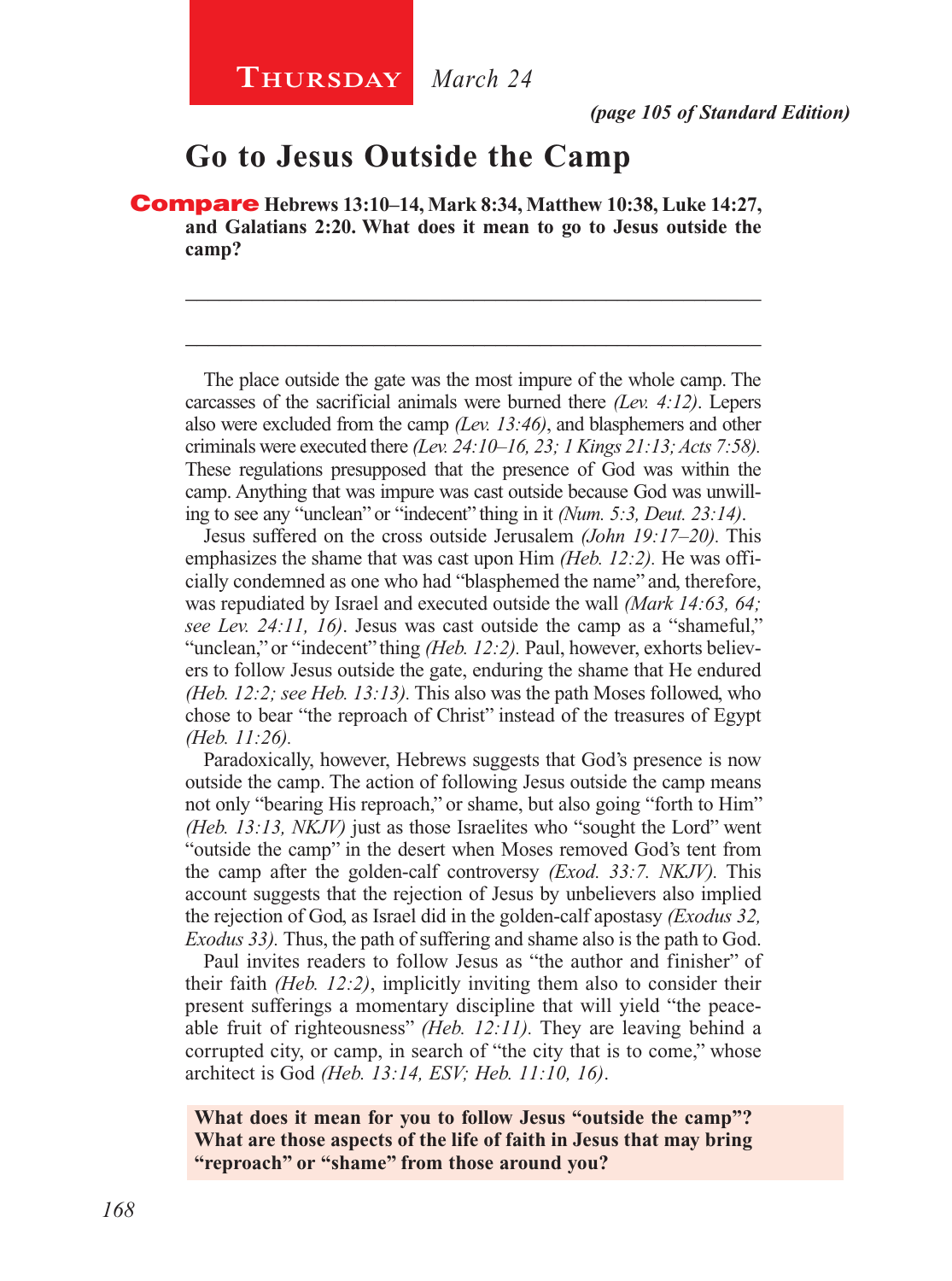## $\begin{array}{|c|c|} \hline \textbf{FRIDAY} & \textit{March 25} \hline \end{array}$

**Further Thought:** "After the descent of the Holy Spirit, . . . [believers] rejoiced in the sweetness of communion with saints. They were tender, thoughtful, self-denying, willing to make any sacrifice for the truth's sake. In their daily association with one another, they revealed the love that Christ had enjoined upon them. By unselfish words and deeds they strove to kindle this love in other hearts. . . .

"But gradually a change came. The believers began to look for defects in others. Dwelling upon mistakes, giving place to unkind criticism, they lost sight of the Saviour and His love. They became more strict in regard to outward ceremonies, more particular about the theory than the practice of the faith. In their zeal to condemn others, they overlooked their own errors. They lost the brotherly love that Christ had enjoined, and, saddest of all, they were unconscious of their loss. They did not realize that happiness and joy were going out of their lives and that, having shut the love of God out of their hearts, they would soon walk in darkness.

"John, realizing that brotherly love was waning in the church, urged upon believers the constant need of this love. His letters to the church are full of this thought. 'Beloved, let us love one another,' he writes; 'for love is of God; and everyone that loveth is born of God, and knoweth God. He that loveth not knoweth not God; for God is love. In this was manifested the love of God toward us, because that God sent His onlybegotten Son into the world, that we might live through Him. Herein is love, not that we loved God, but that He loved us, and sent His Son to be the propitiation for our sins. Beloved, if God so loved us, we ought also to love one another.' "—Ellen G. White, *The Acts of the Apostles*, pp. 547, 548.

### Discussion Questions:

**O** Christian life often is considered the personal, individual rela**tionship between Jesus and the believer. This is, however, only one aspect of the Christian life. Why is it important to remember that God is leading us as a group? What are my responsibilities to the group? What can I expect from the group?**

 **What are the best indicators that brotherly love is strong in a congregation? Be prepared to create a list in your Sabbath School class.** 

 **What is** *true* **brotherly love? What are its characteristics, causes, and results? How would you differentiate it from** *false* **brotherly love?**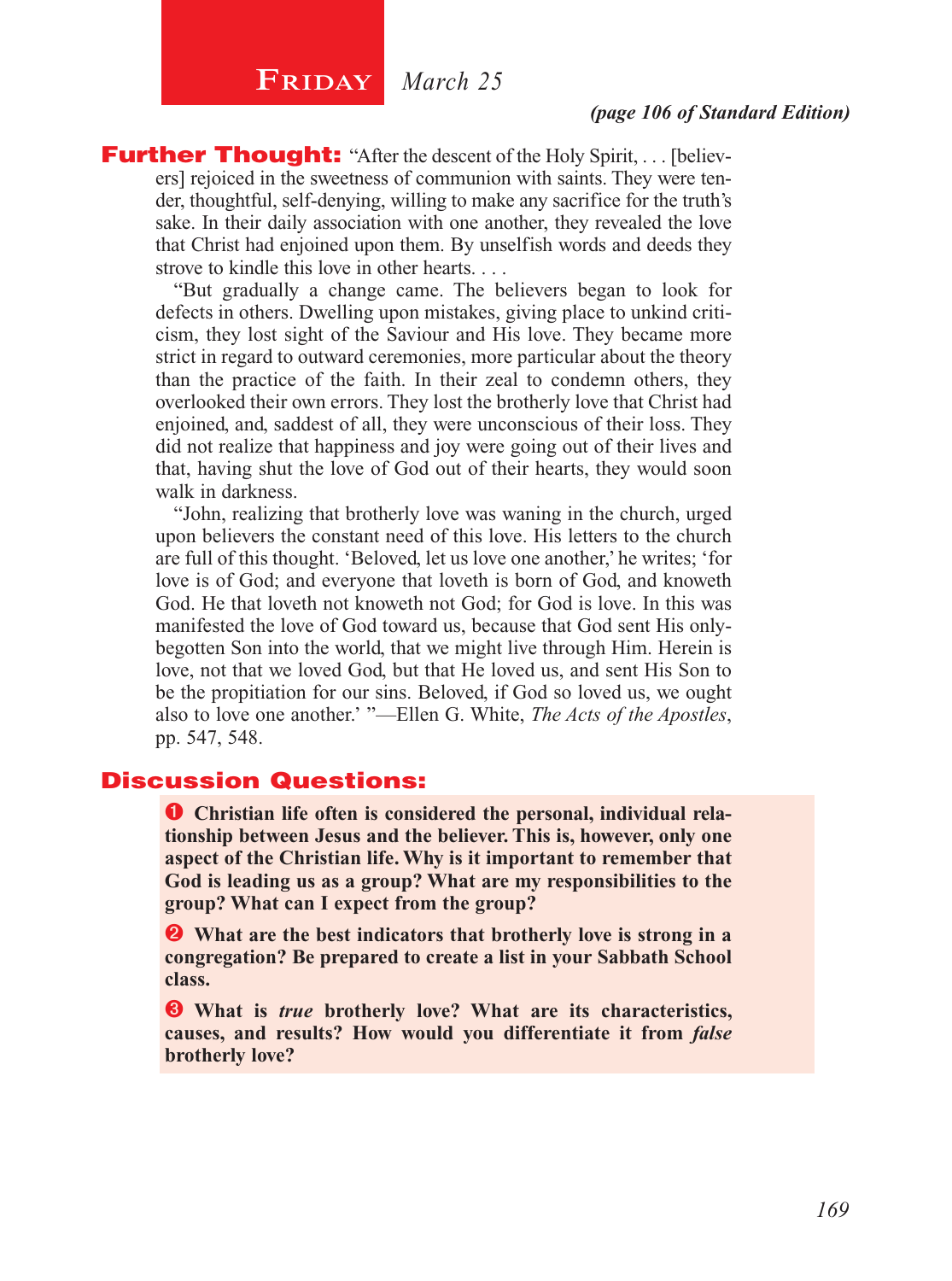

## Narrow Escape!

By Saengsurin Phongchan

God loves me a lot.

When a friend moved away to Australia, I agreed to visit her parents every once in a while back here in Thailand. It wasn't easy to find the parents' house. I had to look up directions, and I learned that the house was quite some distance from my own. For my first visit, I filled my backpack and several bags with groceries. Carrying the food, I hailed a three-wheeled *tuktuk* taxi to take me to the bus station.

Partway through our trip, the *tuk-tuk* driver suddenly said, "I can't take you. Can I call you another *tuk-tuk*?" He didn't give any reason for his change of heart. What could I do? A second *tuk-tuk* picked me up, but the driver took me to the wrong place. I got into a third *tuk-tuk*.

It took nearly two hours to reach the bus station. I was fuming in frustration when I arrived. Why had it taken two hours and three *tuk-tuks* for the usual short and simple trip to the bus station?

"Where are you going?" the ticket seller asked me.

I was so upset that I couldn't talk to anyone, not even to the ticket seller. "I'll talk to you later," I said, turning away.

After calming down, I bought a ticket and boarded a minivan.

During the trip to the house of my friend's parents, we passed a wrecked minivan on the side of the road. Our driver stopped to see if he could help. Returning to the minivan, he somberly told us that several passengers had died in the crash.

"This is the minivan that left right before us on this route," he said.

At that moment, I realized that I should have been on that minivan. I only missed the minivan because of the many delays in reaching the bus station.

My friend's parents were relieved to see me. They had heard about the crash. "We were so worried because we thought you were on that minivan," the mother said.

"God is so good," I said. Then I told my story about the delays to the parents, who were not Christians.



*170*

"The God or angel who protects you is really great!" the father exclaimed. Yes, God loves me a lot.

*Saengsurin Phongchan was principal at the Seventh-day Adventist school in Nakhon Ratchasima, Thailand, that received part of the Thirteenth Sabbath Offering three years ago. Thank you for your offering that helped the school, Adventist International Mission School–Korat, expand into a high school at a new site.*

**Provided by the General Conference Office of Adventist Mission, which uses Sabbath School mission offerings to spread the gospel worldwide. Read new stories daily at AdventistMission.org.**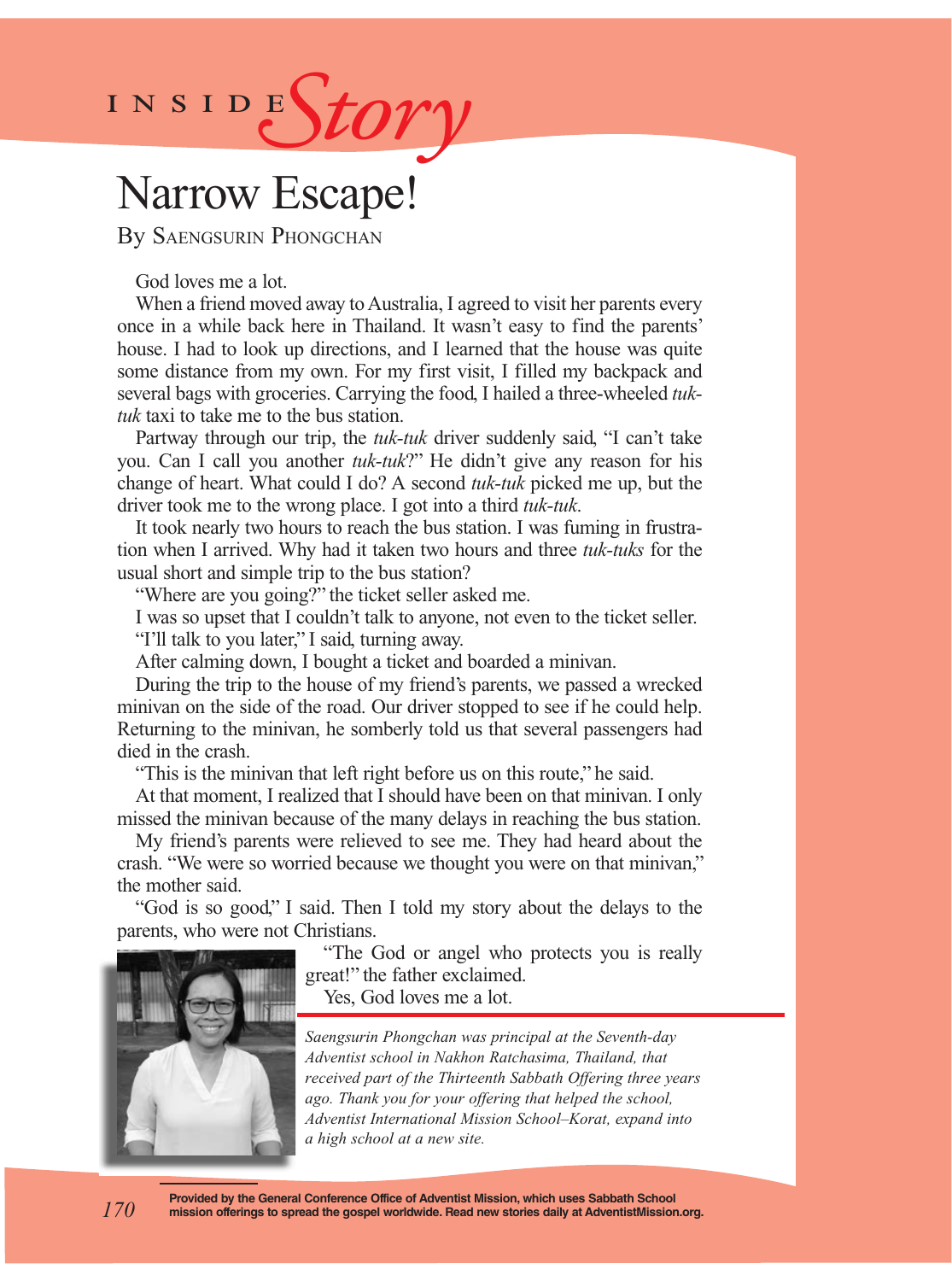## *Part I: Overview*

Key Texts: *Hebrews 13; Rom. 12:13; Eph. 5:3–5; 1 Pet. 5:1–4; Heb. 2:9; Heb. 4:16; Gal. 2:20.*

**Lesson Themes:** Paul concludes his letter with several admonitions for his audience to "let mutual love continue" *(Heb. 13:1, NRSV)*, to "show hospitality to strangers" *(Heb. 13:2, NRSV)*, and to "remember those who are in prison . . . [and] those who are being tortured" *(Heb. 13:3, NRSV).* Paul also admonishes his readers to ensure that "marriage be held in honor" *(Heb. 13:4, NRSV)*, to "keep your lives free from the love of money" *(Heb. 13:5, NRSV)*, to "obey your leaders and submit to them" *(Heb. 13:17, NRSV)*, and to "pray for us" *(Heb. 13:18, NRSV).* Throughout the letter, Paul repeatedly calls on his audience to "exhort one another every day" *(Heb. 3:13, NRSV)*, "to provoke one another to love and good deeds, not neglecting to meet together" *(Heb. 10:24, 25, NRSV)*, and to see "that no one fails to obtain the grace of God; that no root of bitterness springs up and causes trouble, and through it many become defiled" *(Heb. 12:15, NRSV)*. The letter, as a whole, is a "word of exhortation" *(Heb. 13:22, NRSV)*.

While Paul encourages his audience to practice mutual love, he does not expect a certain emotional sentiment. Rather, he exhorts them to specific actions, such as showing hospitality, sharing with those who are imprisoned, practicing faithfulness in marriage, and shunning greed. Similarly, when Paul exhorts his audience to remember their leaders, he is not interested in an exercise in recollection. Rather, he wishes that in showing their faithfulness to God, they would obey, submit to, and respect their leaders. Finally, Paul warns his audience not to follow strange teachings but to follow the Master Teacher, Christ.

## *Part II: Commentary*

**Strange Teachings and Foods:** In Hebrews 13:9, Paul warns his audience: "Do not be led away by diverse and strange teachings, for it is good for the heart to be strengthened by grace, not by foods, which have not benefited those devoted to them" *(ESV)*. This verse constitutes one of the more difficult texts in the book of Hebrews. What makes this verse difficult is the vague reference to its historical background. Because we cannot pinpoint exactly the precise situation to which the whole discourse was addressed, we should avoid drawing conclusions that are too strong.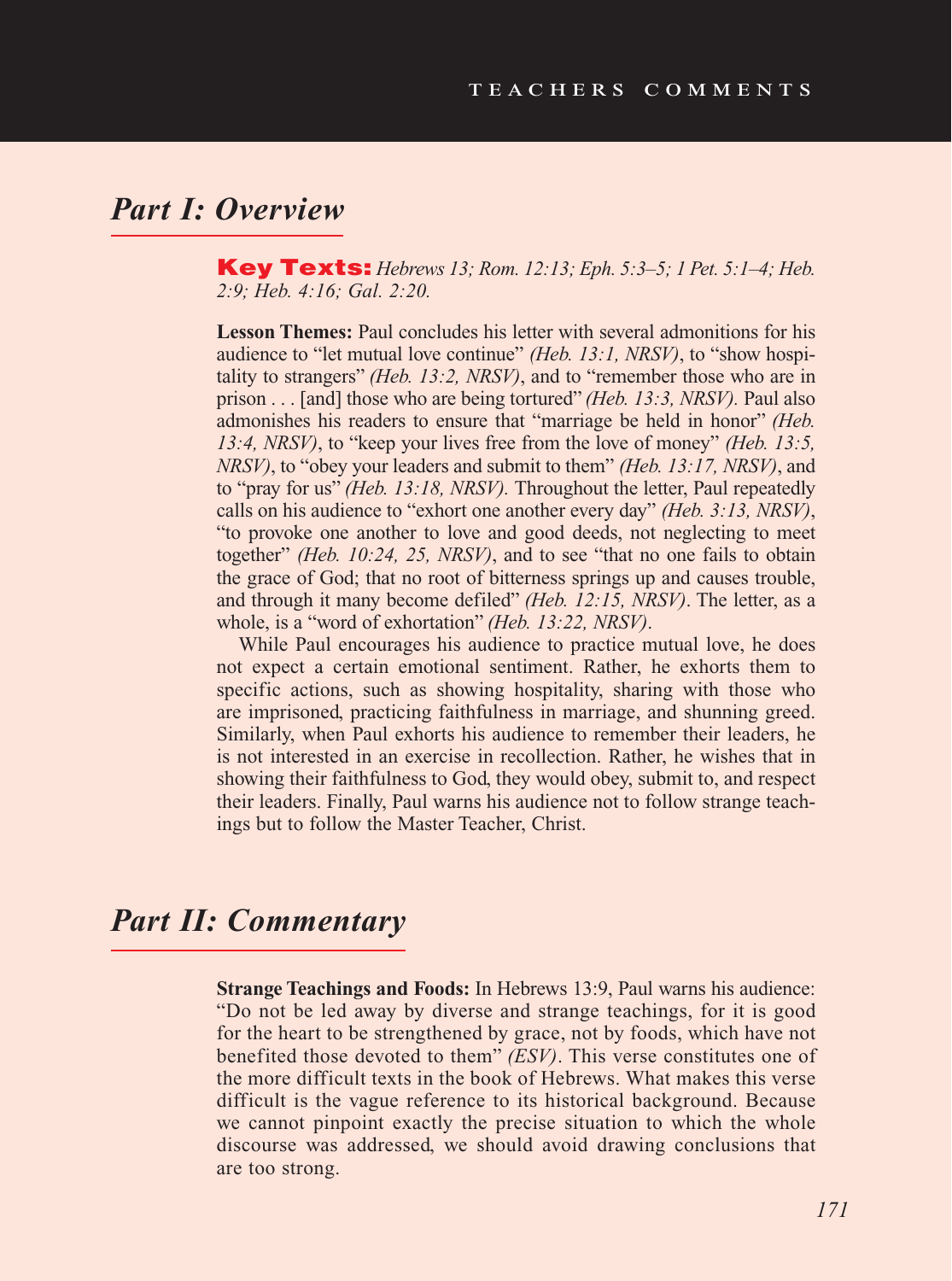In the verse prior to the one just quoted, we are told that "Jesus Christ is the same yesterday and today and forever" *(Heb. 13:8, ESV)*. In contrast to Christ's constancy stands the admonition not to be carried away by all kinds of strange teachings. The metaphor of "carried away" *(Heb. 13:9, NRSV)* evokes images of wind and water, which carry things away. The use of this figure calls to mind the nautical metaphor used by Paul in Hebrews 2:1: "so that we do not drift away" *(NRSV)*. There, Paul was keen in warning his audience to pay attention to what they heard from those who witnessed Christ. At that time, the audience was in danger of drifting away from Christ. Here, Paul reminds his audience of those stalwart teachers and leaders and calls for the imitation of their faith *(Heb. 13:7)*. While leaders come and go, Christ is constant. Spiritual errors, however, have not ceased. That is why the audience is in danger of being carried away by the instrument of deceptive teachings. Those teachings seem to be in opposition to what they've heard from their teachers and leaders and are described by two adjectives: "diverse and strange" *(Heb. 13:9, ESV)*.

Paul tells his audience that the strengthening of the heart happens by grace, not by food. The antithesis between food (which is fleeting) and grace (which is permanent) is a comparison often employed by Bible writers to show the difference between this temporary existence and something much better. Paul, for example, states: "For the kingdom of God is not food and drink but righteousness and peace and joy in the Holy Spirit" *(Rom. 14:17, NRSV)*. Likewise, Paul admonishes the Christians in Corinth: " 'Food will not bring us close to God.' We are no worse off if we do not eat, and no better off if we do" *(1 Cor. 8:8, NRSV)*. Actually, food very often brought division in the early church *(Rom. 14:1–3)*, as well as today.

What is the particular problem Paul addresses in Romans 14:1–3? Some scholars contend that members of the faith community in the church at Rome advocated eating meat offered to idols, something similar to the problem the church in Corinth faced *(1 Corinthians 8 and 1 Corinthians 10)*. Comparing Hebrews with 1 Corinthians clearly shows that Paul uses much more forceful language with regard to food offered to idols *(1 Cor. 8:12)* than he does in Hebrews ("it is good for the heart to be strengthened by grace, not by foods" *(Heb. 13:9, ESV)*. So, most likely, the issue in Hebrews is not food offered to idols.

A more likely option inspiring the warning in Hebrews 13:9 would be dining on the food of temple sacrifices. What speaks in favor of this idea? Let us consider three scriptural possibilities. First, the immediate context seems to allude to the consumption of foods connected to Jewish sacrificial meals. Paul states, "We have an altar from which those who officiate in the tent have no right to eat" *(Heb. 13:10, NRSV)*. Here, Paul is alluding to the Old Testament priests who ate from cultic meals at the tabernacle.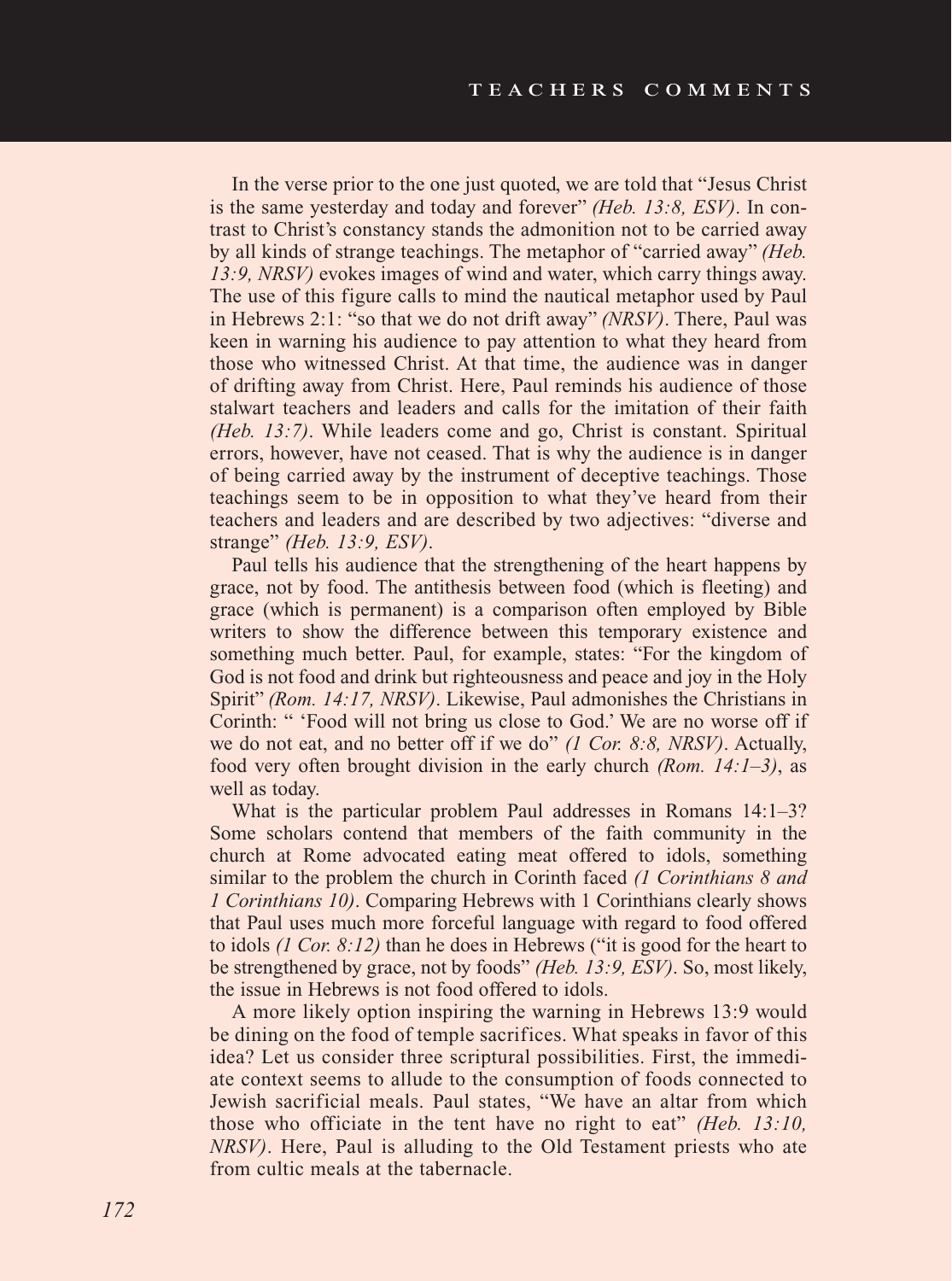Second, the very same word "food" is used in Hebrews 9:9, 10, in which we read: "gifts and sacrifices . . . deal only with food and drink and various baptisms, regulations for the body imposed until the time comes to set things right" *(NRSV)*. Here, Paul makes the same point that he makes again in Hebrews 13:9: ceremonial sacrifices cannot perfect the conscience; rather, they deal with food and drink and various ceremonial washings. That is the reason the audience should not follow strange teachings, because these ceremonial sacrificial meals are useless even for those who practice (literally, "walk in") them. Christians participate in a sacrifice far superior to any sacrificial meal *(compare Heb. 13:10–12)*.

Third, the Greek term "food" (in the Septuagint, the Greek Old Testament) is used in Malachi 1:7, 12 with reference to sacrificial foods on the altar. Priests offered polluted food, defined as blind, sick, and lame animals, as sacrifices *(Mal. 1:7, 8)*. In sum, all three reasons—the immediate context, the further context, and the Old Testament context—seem to point to the fact that the strange teachings about food relate to Jewish sacrificial meals.

**Obey and Submit to Your Leaders:** Within democratic or representative political systems of governance, an exhortation to obey and to submit to the leaders sounds rather authoritarian. Should a claim like that be made today? If so, how should we as members of a worldwide church respond to it?

Several New Testament books contain important instruction on church leadership and so it should not be surprising that the book of Hebrews does also. Church leaders are mentioned three times *(Heb. 13:7, 17, 24)*. In verse 7, they are referred to as "those who spoke the word of God to you" *(Heb. 13:7, NRSV)*. These individuals most likely were the missionary evangelists of Hebrews 2:3. Because of their preaching and teaching, the audience is confronted with "the word of God" as "living and active, sharper than any two-edged sword" *(Heb. 4:12, NRSV).* 

Three verbs draw attention to these leaders: "*remember*," "*consider*," and "*imitate*" *(Heb. 13:7, NRSV)*. As the letter indicates, Paul has provided his audience with both negative *(Heb. 4:11)* and positive examples *(Heb. 11:4–38)* for avoidance and imitation, respectively. At this juncture, readers are supposed to consider the outcome of their leaders' way of life. This contemplation implies that the leaders' objectives have been accomplished. Thus, the audience now can review the course of their leaders' efforts and imitate their faithful conduct.

Later in the chapter, we see reference again to leadership and how church members should relate to them: "Obey your leaders and submit to them, for they are keeping watch over your souls and will give an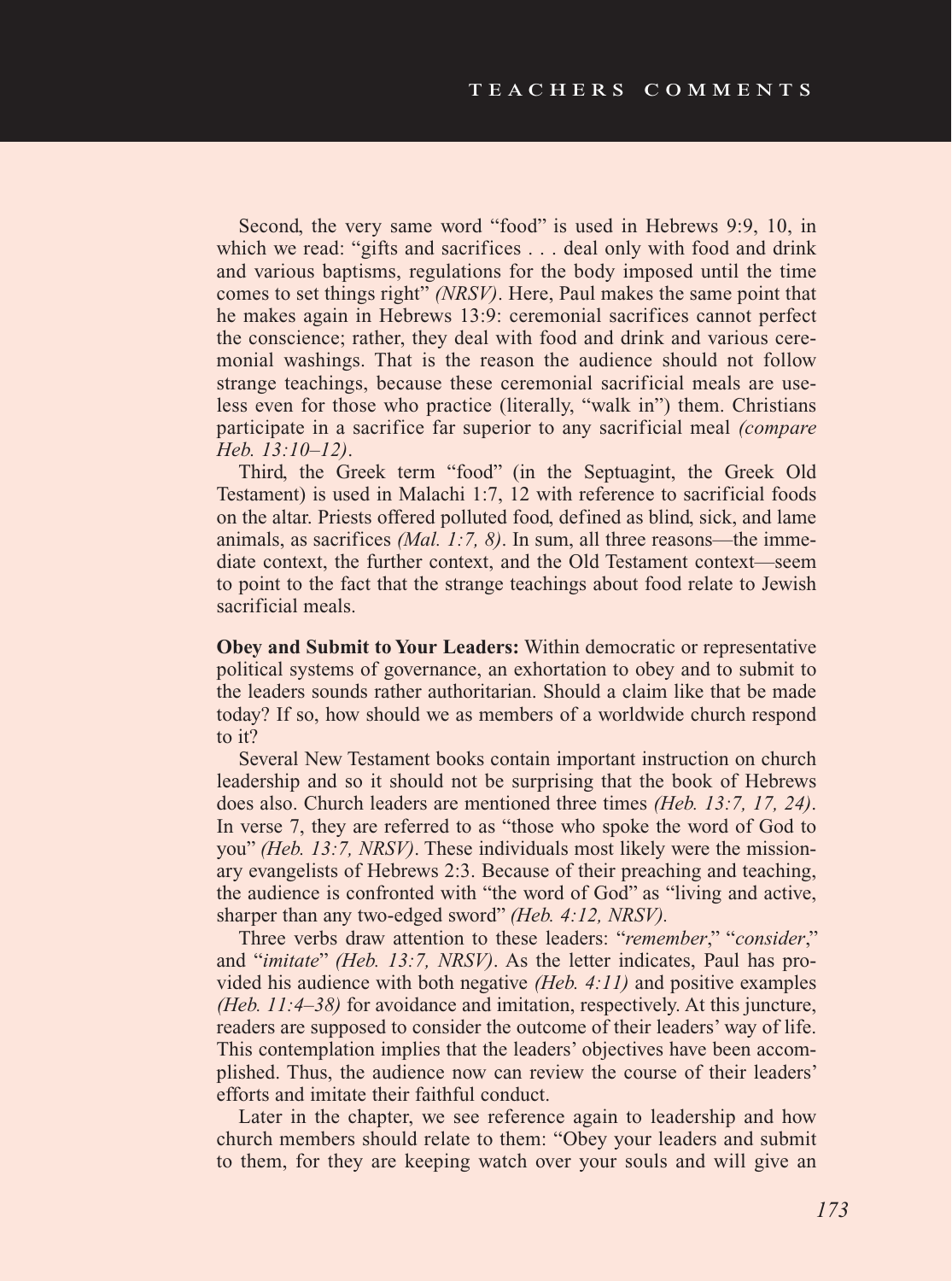account. Let them do this with joy and not with sighing—for that would be harmful to you" *(Heb. 13:17, NRSV)*. The authority of the leaders resides in faithfully executing the function of their office, "for they are keeping watch over your souls" *(Heb. 13:17, NRSV).* When leaders take their responsibilities seriously, they help their members avoid being carried away by all kinds of strange teachings and the consumption of foods that will not benefit even those who ingest them. At the same time, good leaders are aware that leadership demands accountability, as illustrated by the two servants in Jesus' parable *(Matt. 24:45–51).* 

Finally, Paul urges his listeners to obey and submit to their leaders so that their duty can be done with joy and not with sighing. Joy recalls the attitude with which the audience accepted the plundering of their possessions *(Heb. 10:34).* Such joy is the very reason that Jesus endured the cross and disregarded its shame *(Heb. 12:2)* and the consequence of paternal discipline *(Heb. 12:11)*. The work of leaders is made joyful when their members submit to, and obey, them. When that is not the case, their work is made arduous. According to Paul, under such conditions the leaders groan, and the church reaps no benefits. Thus, a successful collaboration between leaders and members requires trust and benevolence.

## *Part III: Life Application*

If church leadership has been abused in the past under certain circumstances, or in parts of the world in which political regimes make church governance difficult how can we find the harmony between leaders and members that Hebrews talks about?

- 1. Why is there so much aversion to authority in some cultures?
- 2. Should leadership be followed only if a person agrees with the leader? Discuss.
- 3. What criteria does Paul give us in Hebrews 13 for following leaders?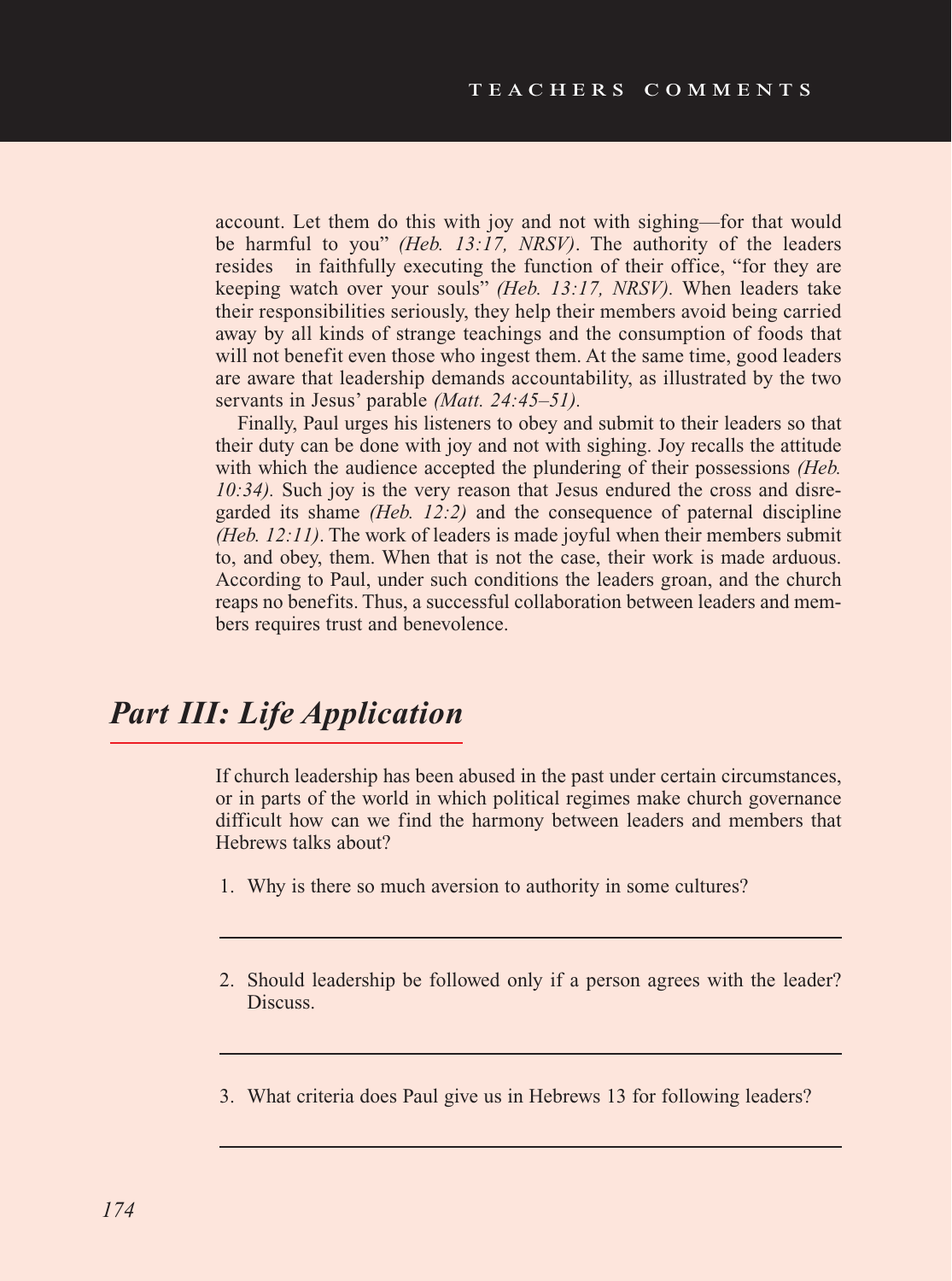